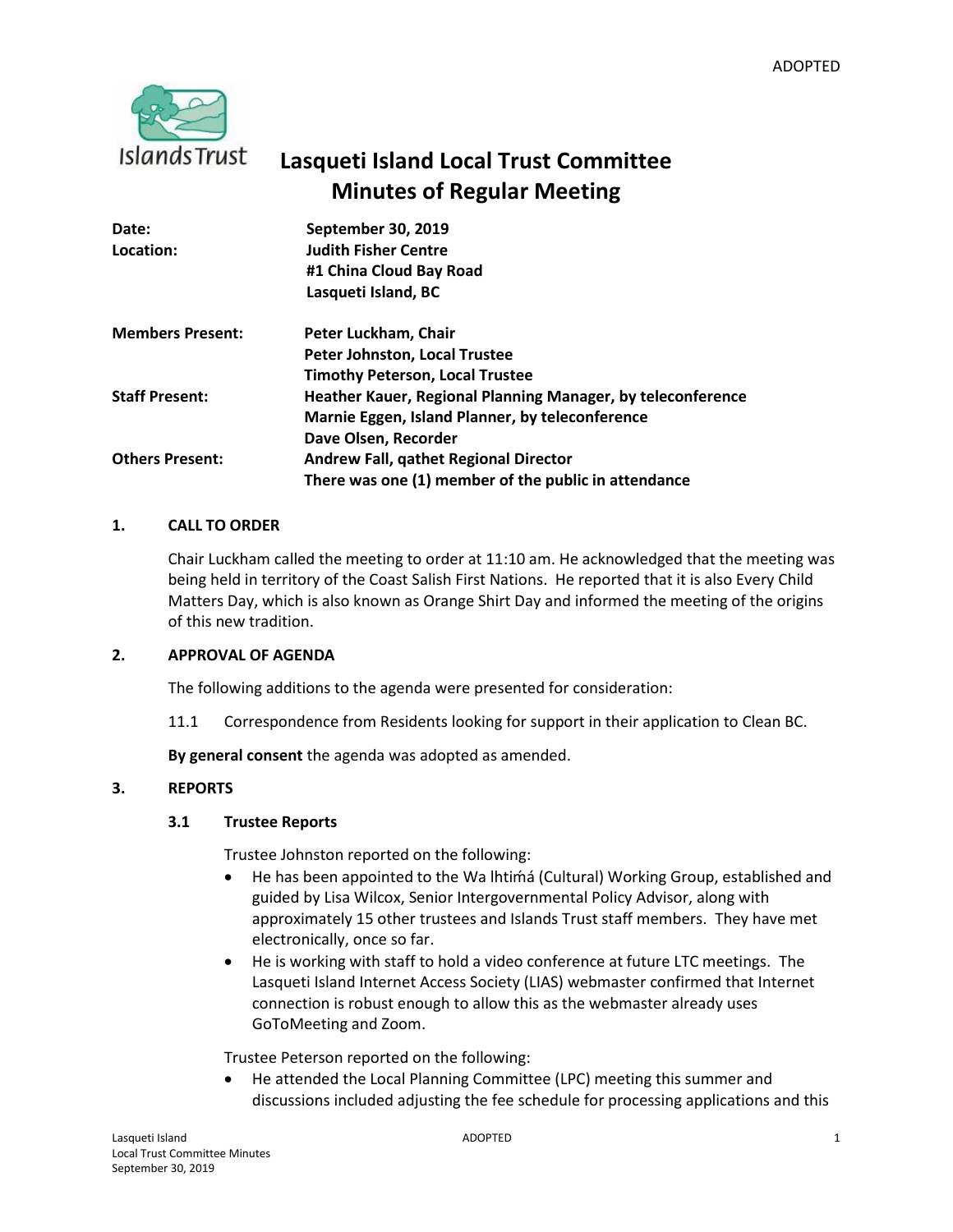item will be considered in the future by Trust Council. Currently, fees cover approximately 7% of application costs.

- He received encouraging response from Minister Trevena regarding ferry service, indicating that they would consider the recent ferry survey results before the current Request for Proposals (RFP) is completed.
- He received late correspondence from David and Laura Slik regarding Cell Phone Tower Siting and Community Consultation.

The Chair responded with a message to the Community: all correspondence needs to be sent to [lasquetilocaltrustcommittee@islandstrust.bc.ca](mailto:lasquetilocaltrustcommittee@islandstrust.bc.ca) so that it can be included in upcoming agendas.

## **3.2 Chair's Report**

Chair Luckham reported on the following:

- The September Trust Council meeting was held on Bowen Island; a new format was used and it seems to work well. The Islands Trust Strategic Plan was advanced after much debate and work towards climate change action.
- He spent a week at the Union of British Columbia Municipalities Conference (UBCM) and noted the following:
	- o He spoke with Scott Fraser, Minister of Indigenous Relations and Reconciliation.
	- o He spoke with Jinny Sims, Minister of Citizens' Services, who confirmed that Lasqueti is a leading community for connection to the high-speed fibre optic cable soon to be laid down the coast.
	- o He is working to ensure that there is recognition of some of the uniqueness of the Gulf Islands with respect to privately managed forest lands. He asked that the Ministry reach out to the Islands Trust before making changes.
	- o Peter Mansbridge was a keynote speaker and talked about what is important in elections, namely "the issues".

# **3.3 Electoral Area Director's Report**

Director Fall reported on the following:

- He helped organize the local Fall Fair in September, attended a Coastal Invasive Species Committee meeting, attended a qathet Regional District (qRD) Committee of the Whole meeting, and attended a Vancouver Island Regional Library meeting, which had a "Consent Business" agenda item that worked well.
- He attended UBCM and took part in the Connected Communities Forum. The Strathcona Regional District is managing the Connected Coast. Lasqueti is one of the few communities that will have the fibre optic cable brought all the way to their community. If we have it on shore, the cost will be covered by grants. LIAS needs to be ready. We will have 50 Mbps, as it is a requirement for funding.
- He had three Ministry meetings: he updated the Minister of Environment on our landfill closure plan. Institutional, Commercial and Industrial (ICI) regional district waste has the potential to overwhelm local government services since the private company that was paying for it may not continue if it is no longer economically beneficial. This could quadruple the amount currently collected for residential waste.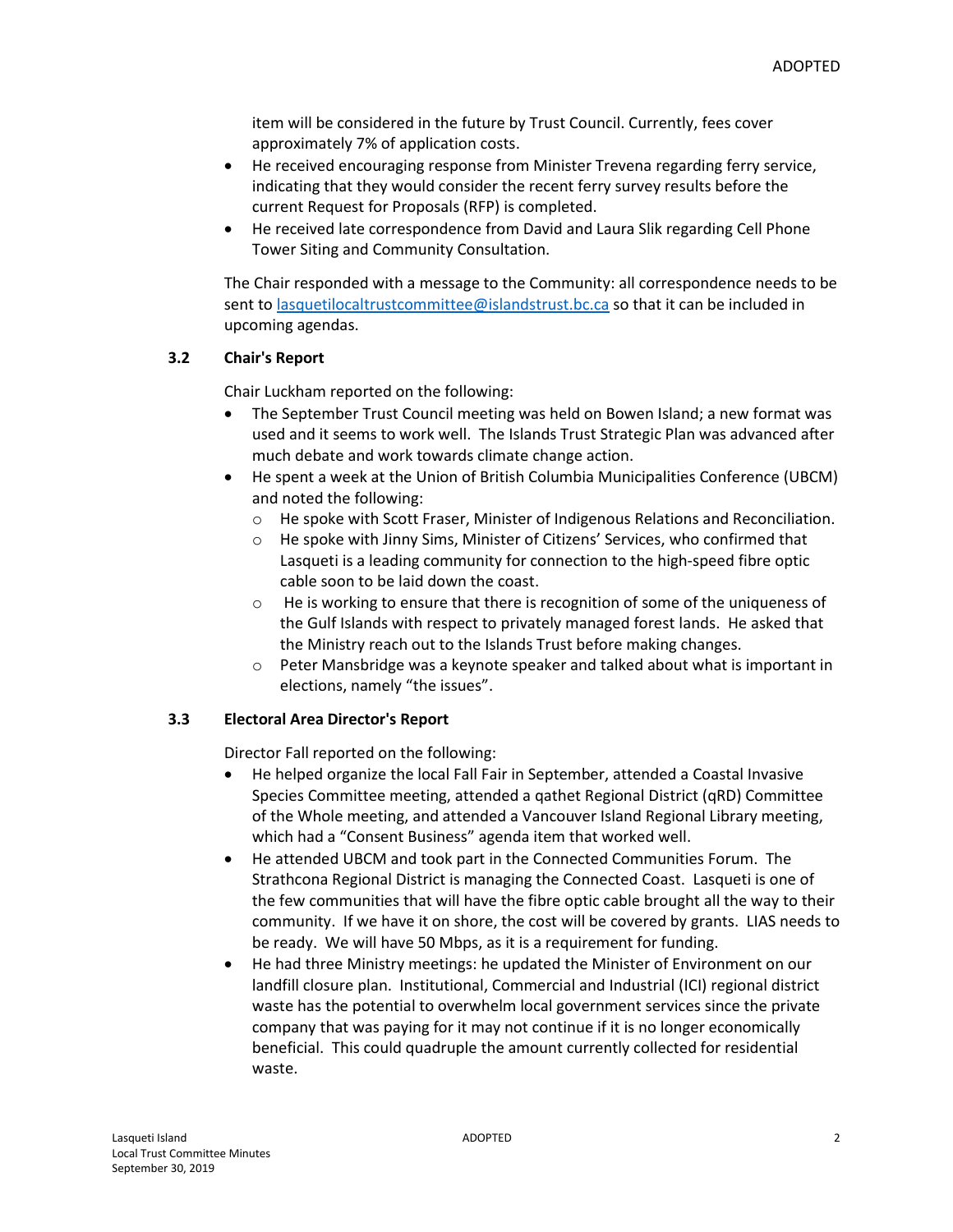- With Minister Trevena, she was informed about a bus service that used to run from Powell River to Vancouver. The Lasqueti Ferry service is up for renewal. We conducted a survey about the ferry service in August; in the middle of that an RFP for our ferry service was sent out by BC Ferries. Many letters were sent to the Minister complaining about this process. Based on the survey results, the community is not asking for more service. The survey results supported the current service and there was demand for return tickets as well as reduced fares for families and disabled people, which are all relatively inexpensive. The Minister was apologetic for the timing of the RFP. He also met with the Executive Director of Marine Branch, which is in charge of BC Ferries, who contracts out our ferry service. They will not stop the current RFP since the contract is up in April. However, there is a phase of negotiation after the bid is accepted and both sides can modify the contract.
- The Texada Official Community Plan (OCP) is on the agenda today; their community seems to be relatively happy with it.
- On page 83 of the agenda package, he noted the item from Trustee Johnston. He also noted a lack of influence with MoTI regarding water access. He proposed to work on a resolution for next year's UBCM and noted municipalities influence over water access.

## **4. TOWN HALL**

## **5. MINUTES**

## **5.1 Local Trust Committee Minutes dated May 27, 2019 - for adoption**

The following amendments to the minutes were presented for consideration:

Under 11.2 Chair's Report, two changes were noted:

- At the end of the first bullet remove "and the area is now turning into a UN biosphere reserve" and replace it with "and with the development of a UN biosphere initiative, their role may change."
- At the end of the last bullet, replace "regarding the article about the oil terminal proposal for Lasqueti." with "regarding the inappropriateness of the oil terminal opinion."

**By general consent** the minutes of May 27, 2019 were adopted as amended.

## **5.2 Section 26 Resolutions-Without-Meeting Report dated September 23, 2019**

Received for information.

## **5.3 Advisory Planning Commission Minutes - none**

#### **6. BUSINESS ARISING FROM MINUTES**

**6.1 Follow-up Action List dated September 23, 2019**

Received for information.

## **7. APPLICATIONS AND REFERRALS**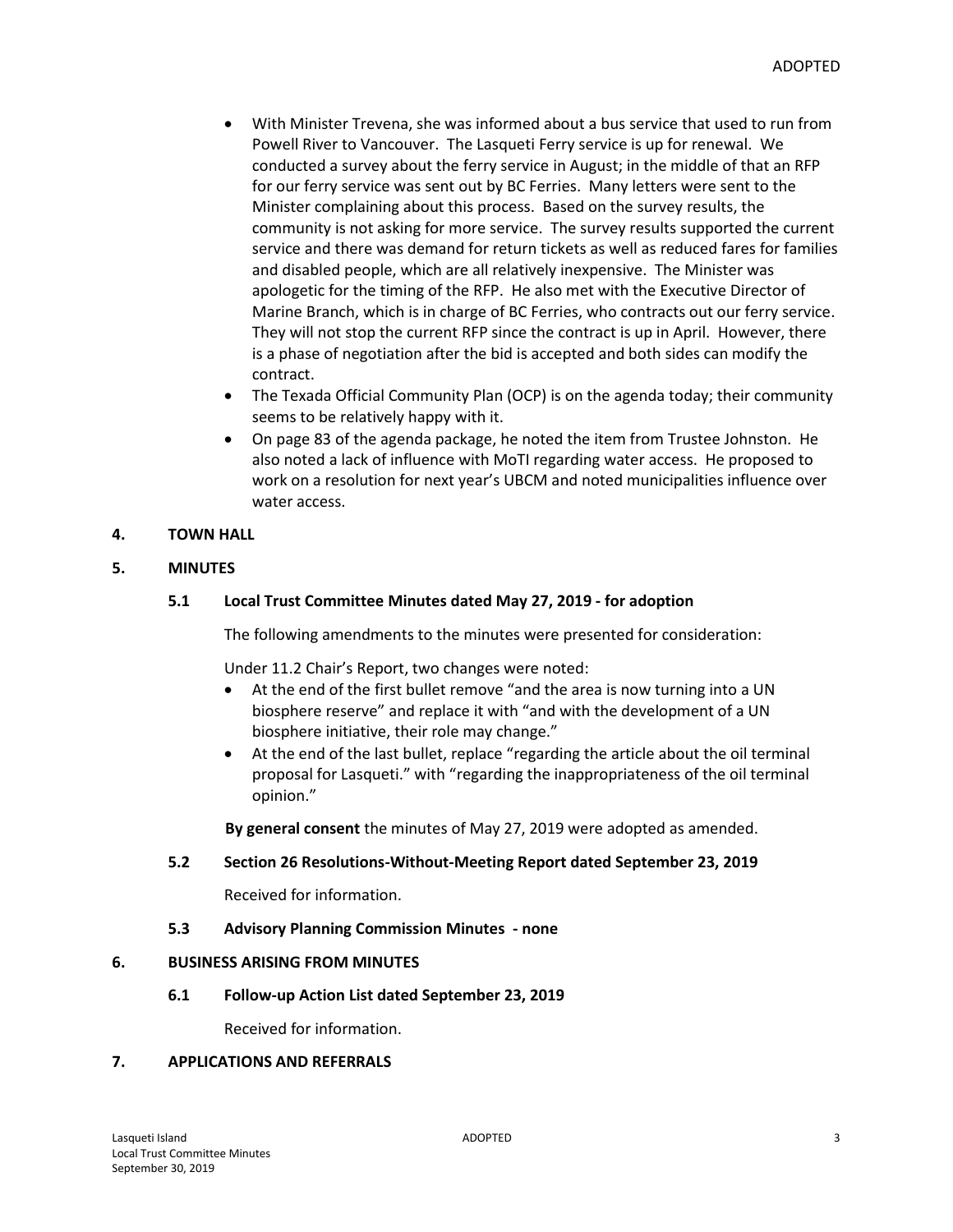## **7.1 qathet Regional District - Texada Island Bylaw No. 551 Referral - Request for Response**

The Chair introduced this item and asked the LTC to determine whether our interests are affected. Staff added that this is a referral by a neighbouring local government. The Texada OCP was previously circulated by email.

Director Fall noted that it was a two year process that involved many meetings and a number of changes, and that the qRD Board has approved it in principle. He suggested that it does not seem to affect Lasqueti, that they do not have many islands around Texada, and that Texada has a similar level of zoning to Lasqueti.

## **LA-2019-022**

## **It was MOVED and SECONDED**

that the Lasqueti Island Local Trust Committee request staff to advise the qathet Regional District that our interests are not affected by Texada Island Bylaw No. 551 and to thank them for the referral.

#### **CARRIED**

## **8. LOCAL TRUST COMMITTEE PROJECTS**

## **8.1 Lasqueti Freshwater Sustainability Strategy Project - verbal update**

Staff reported that the project is progressing and that the Freshwater Specialist is receiving comment from other jurisdictions.

## **8.2 Official Community Plan and Land Use Bylaw Review – Memorandum**

The staff are working on a report that will incorporate the results of the technical analysis and the results of the Lasqueti Community Association's (LCA) OCP Community Engagement.

The next steps in the process are to receive a summary of the presentation from the LCA committee. There is no specific date yet.

Director Fall also gave an update:

- He noted that page 19 of the agenda package has a list of the community forums.
- The forum on August 31 ran out of time, which was continued on September 28 and is now complete.
- All Objectives and Proposed Objectives in the OCP have been reviewed.
- Subcommittees are now working on summaries, and when completed, they will go to the LCA first.
- A Vision Forum is the next public engagement scheduled for November 10, 2019.
- They expect to be finished by December, with a worst case being January 2020.

## **9. DELEGATIONS - none**

## **10. CORRESPONDENCE**

*(Correspondence received concerning current applications or projects is posted to the LTC webpage)*

## **11. NEW BUSINESS**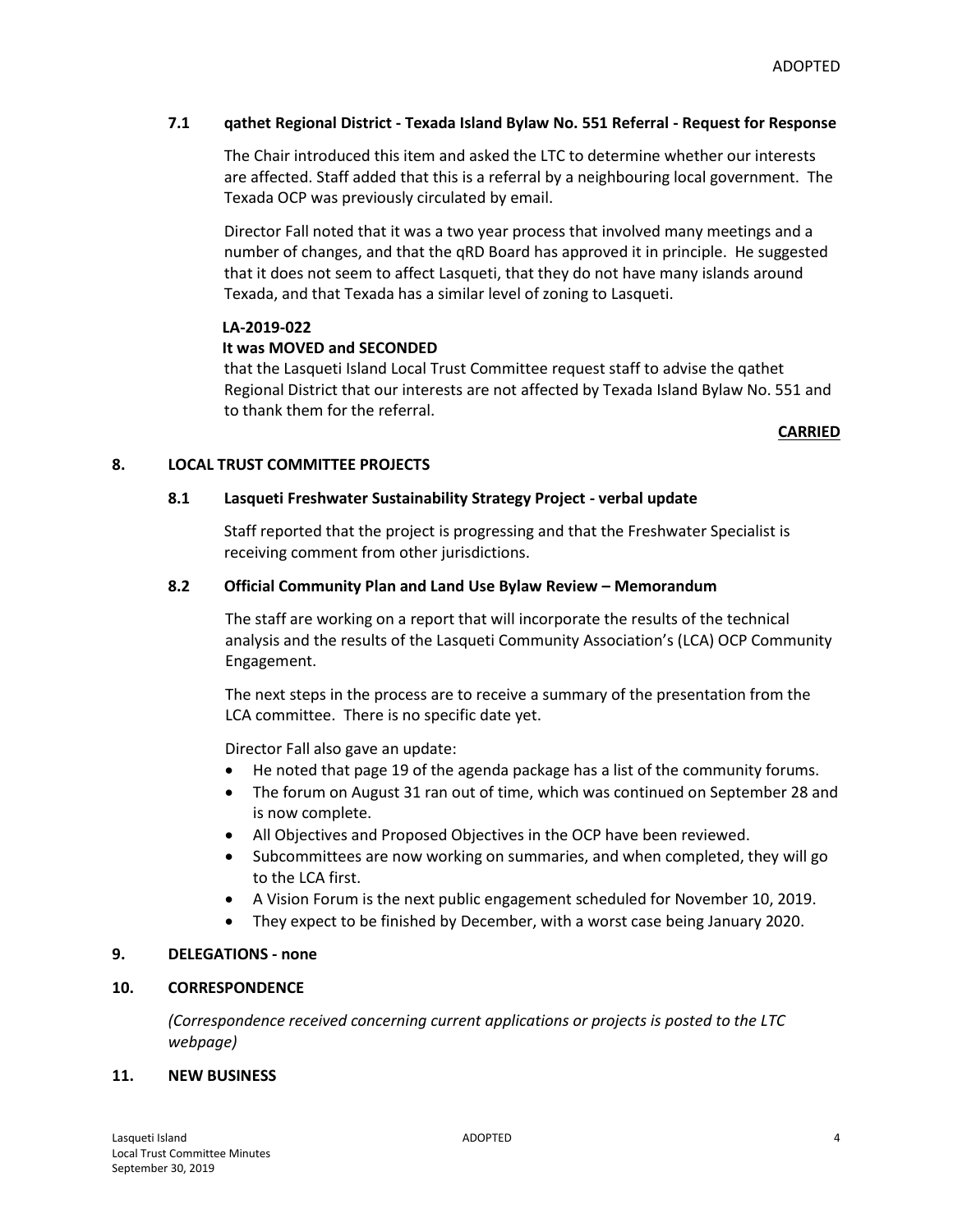## **11.1 Correspondence from Residents looking for support in their application to Clean BC.**

Trustees introduced the item and noted the following:

- After 4 years of cleaning our beaches, it is believed that it would be more effective to prevent the release of Styrofoam to the environment in the first place.
- The clean up and environmental costs are currently borne by the public and this application is asking for these costs to be shifted to the private interests that create the pollution.
- Peter Dietsch has until 4pm today to submit our support; if approved, we would email them to give our support.

Staff advised that the item was received this morning and that there was insufficient time to review it.

The Chair advised:

- That Trust Council has been working on this issue for four years;
- To ban anything like Styrofoam is not within our legislative framework.
- It may be better to write as individual Trustees since the timing is not good.
- Alternatively, usual practice is to formally craft a letter signed by the Chair on behalf of the LTC.
- Advocacy is led by Trust Council.

## **LA-2019-023**

## **It was MOVED and SECONDED**

that the Lasqueti Island Local Trust Committee sign on as supporting the submission for the case for banning or regulating the use of Styrofoam on the ocean by Peter Dietsch and Donald Gordon.

Trustees noted that based on the fact that two Lasqueti part-time residents wrote this, they would support it.

The Chair noted that he would vote against it as a point of process. We have not had a chance to vet the letter to ensure that what we are supporting is true and accurate.

#### **CARRIED Chair Luckham Opposed**

## **11.2 Climate Change Adaptation and Mitigation Strategies Memorandum**

Trustees reported:

 That a telephone call from Susan Morrison was received and she asked that Trust Council (TC) do two things: advocate strongly for electric vehicle chargers to be installed throughout the Province and that the amount of meat consumed by TC be reduced.

The Chair responded that TC has adopted a low carbon diet.

## **11.3 Model Cell Tower Consultation Process – Briefing**

Staff introduced the item by noting that there is a Federal default consultation process but that LTC can develop their own based on the Model provided for LTC consideration.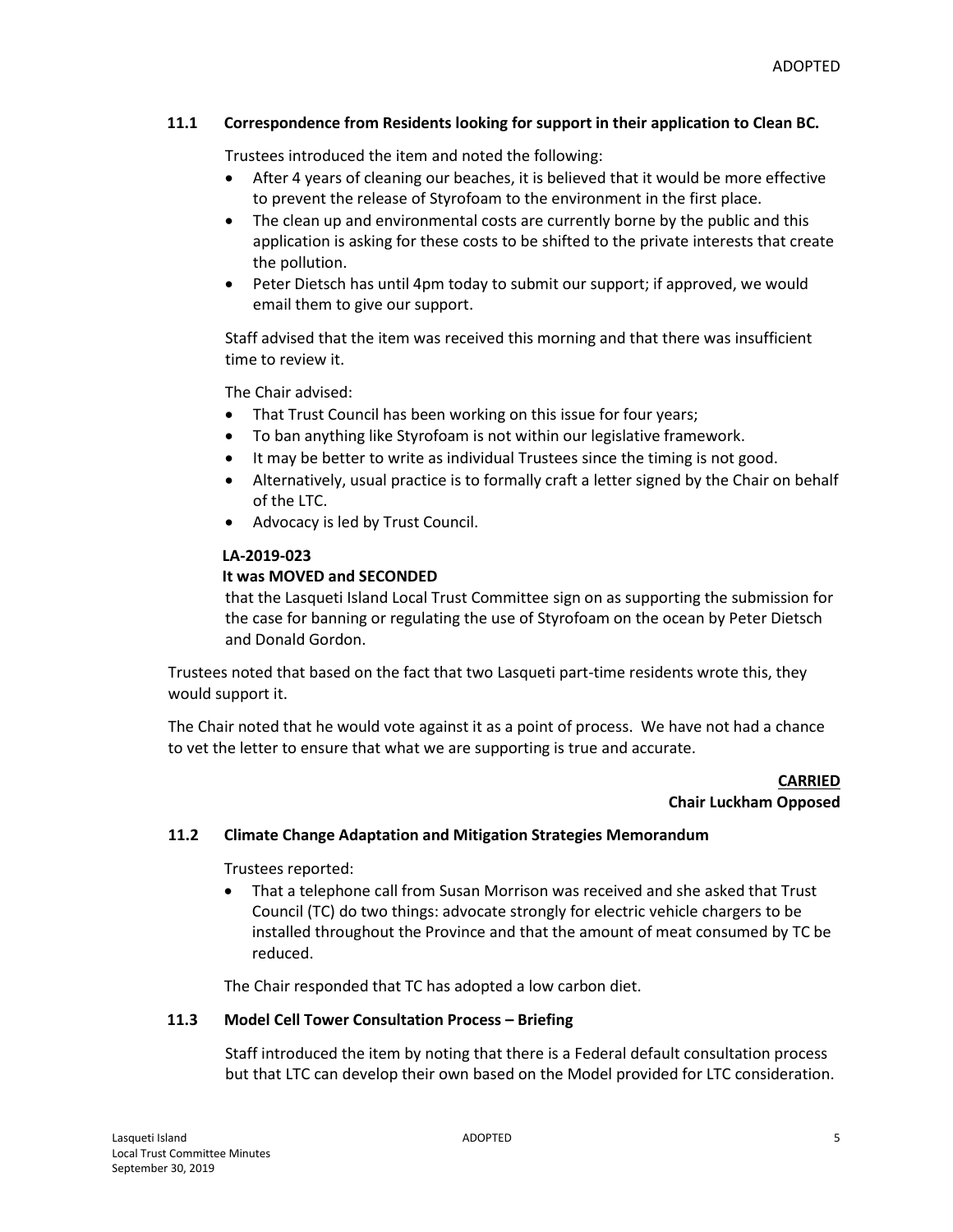Additionally, guideline development for the siting of towers could be placed on the Projects List for a later date.

The Chair noted that correspondence regarding this item was also received which included good suggestions.

# **11.3.1 Correspondence from David and Laura Slik regarding Cell Tower Siting and Public Consultation.**

Trustees noted that this item had a couple of requests of the LTC, and that neither was achievable today. The Chair noted that this LTC has the opportunity to craft their own consultation process for their own community and supported forwarding the correspondence.

## **LA-2019-024**

## **It was MOVED and SECONDED**

that the Lasqueti Island Local Trust Committee forward the correspondence from David and Laura Slik to David Marlor, Director Local Planning Services, for consideration and request comment from same on the requests contained therein.

## **CARRIED**

#### **LA-2019-025**

## **It was MOVED and SECONDED**

that the Lasqueti Island Local Trust Committee request staff to add the Model Strategy for Antenna Systems to the Projects List.

Discussion ensued and the following was noted:

- Important to keep it on our radar.
- $\bullet$  It could be included in the OCP Review.
- Would like to prioritize this to prevent being caught by an application; it could be amended at a later point in time.

Staff noted that the Model has two parts, a model consultation process as well as guidelines for siting towers. The community consultation defaults to the federal process unless the LTC sets out their own process.

#### **CARRIED**

## **Chair Luckham recessed the meeting at 12:45 pm and reconvened the meeting at 1:14 pm.**

## **11.4 Subdivision Application Review Process - for discussion**

Trustee Johnston reported that he received an email from a community member regarding the Windy Bay subdivision application. The email noted that the roadway for the subdivision is 33' wide instead of the standard 66', that it is not possible to walk the right-of-way without walking on private property and that it ends at a 60' drop, which is worthless as a public access.

He also reported that the Ministry of Transportation and Infrastructure (MoTI) considers this to be a private matter between MoTI and the applicant.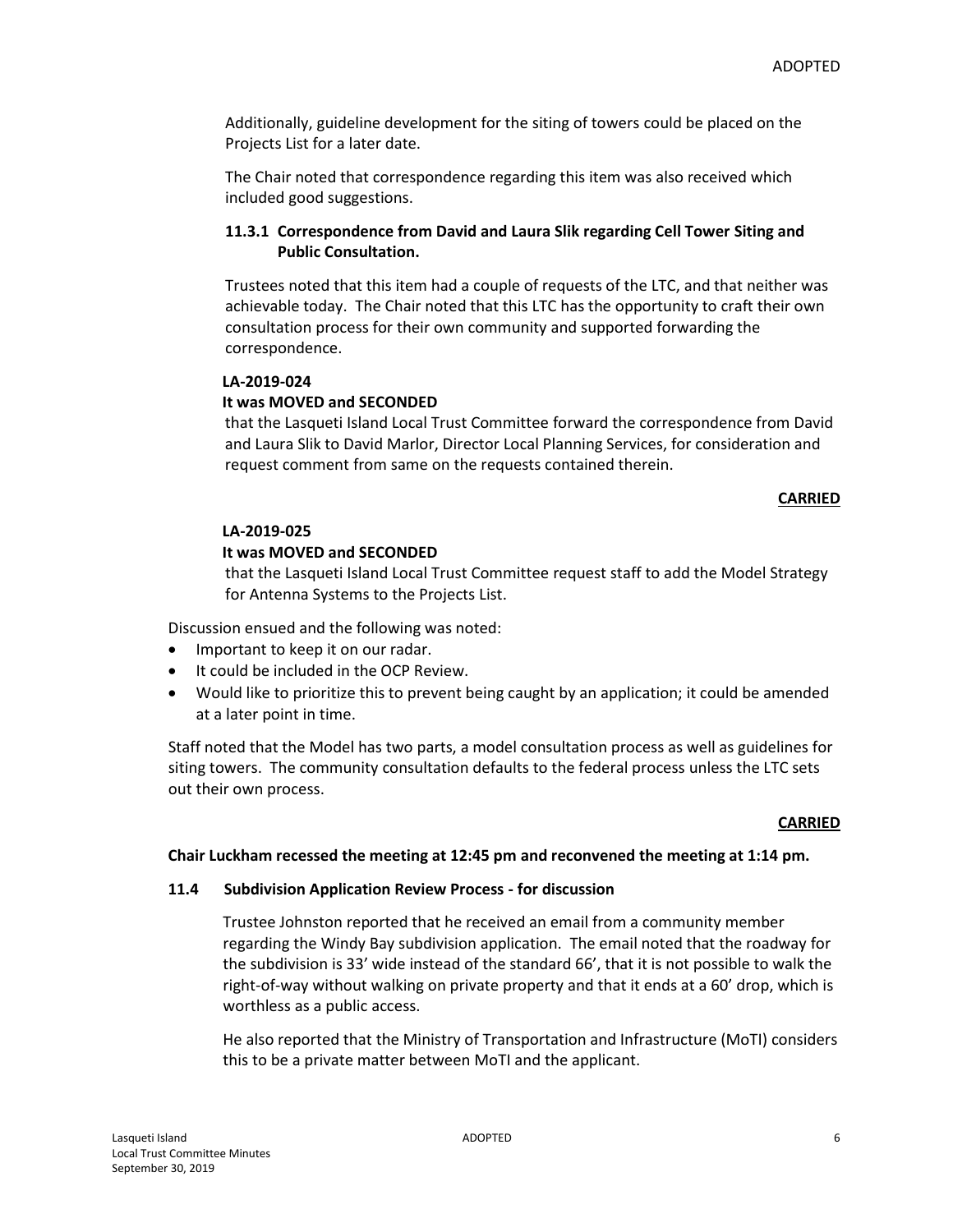Trustees noted:

- That the Community does not find out about applications.
- The LTC is not asked to consider applications.
- They are sensitive to public access being approved via 60' cliffs.
- During the last term, Windy Bay applicants asked the LTC to waive public access.
- If the subdivision is not contrary to something in our OCP/LUB, there are no legal grounds to stop or amend it.
- Perhaps an amendment to the OCP could ensure that public accesses are viable.

The Chair noted that it is a good time to make changes to the OCP and asked staff for advice.

Staff responded with a brief summary on the general subdivision process. MoTI is the approving authority and Islands Trust is a referral agency. Planning staff provide a referral response based on OCP policies and LUB regulations. The referral response is included in the conditions required to be met by the applicant before the subdivision can be approved by MoTI. Staff also advised that the LTC could consider including OCP policies that address their concerns regarding public access to the sea. Staff noted that the Windy Bay application was received in 2017 and the final letter of approval was sent last year, ending our involvement. Staff offered to send more information about the subdivision process to the Trustees, including a link to the MoTI website.

## **11.5 Subdivision Regulations for Proof of Potable Water (PoPW) - for discussion**

Trustees noted the following:

- That currently our subdivision regulations do not contemplate this requirement and we may want to consider this as a part of the OCP/LUB review project.
- In lieu of a bylaw, the Provincial Approving Officer has discretion to require proof of water. If we have a bylaw, then we have the discretion.
- The Freshwater Sustainability Project could inform the OCP Review.

Staff suggested that the Freshwater Sustainability Project may consider the ability to add bylaws with guidelines. It was recommended that this be brought up at an LTC meeting when the Freshwater Specialist is present.

## **11.6 LTC Agenda Package Printing and Posting – Staff Report**

The Chair noted that another agency that wants printed agenda packages is the Advisory Planning Commission.

Staff introduced the report and noted that this is being brought forward because of the resolution made last year and that a Trustee has complained about the cost of printing and posting.

Staff also noted that the resolution is not in step with the Islands Trust's Climate Change initiative when a motorized vehicle is used to post and that islanders cannot easily access packages online.

The Chair advised that an alternative to the staff recommendation is to discontinue this service.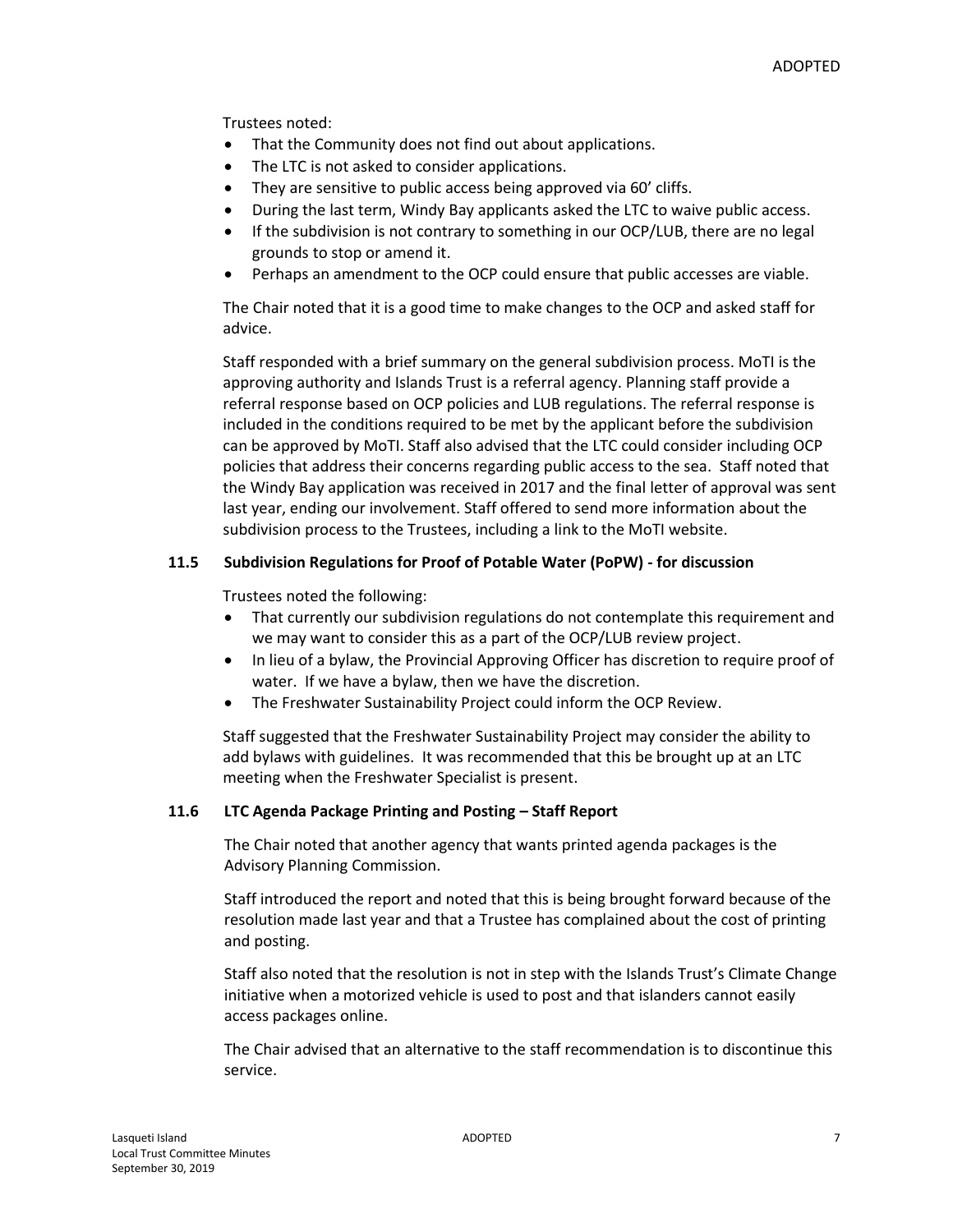Trustee Johnston stated the following:

- There are some places on island that LIAS does not reach, and some places that just cannot get internet service, while some people choose not to have it.
- The service is worth the cost.

#### **LA-2019-026**

#### **It was MOVED and SECONDED**

that the Lasqueti Island Local Trust Committee adopt Option Number Two from the Staff Report for agenda printing.

**CARRIED**

#### **12. REPORTS**

#### **12.1 Trust Conservancy Report dated May, 2019**

Received for information.

**12.2 Applications Report dated September 23, 2019**

Received for information.

**12.3 Trustee and Local Expense Report dated July, 2019**

Received for information.

#### **12.4 Adopted Policies and Standing Resolutions**

Received for information.

#### **12.5 Local Trust Committee Webpage**

The Chair asked Trustees if there were any additions or deletions needed.

Trustees asked that the recent Slik letter be published and noted that they almost never see any correspondence posted.

Staff advised that the recommendations from the Sliks could be added to the OCP Review Project page.

The Chair advised that correspondence is posted according to application and project.

#### **13. WORK PROGRAM**

#### **13.1 Top Priorities Report dated September 23, 2019**

The Chair asked Trustees if there were any changes requested.

Trustees discussed the merits of leaving or removing the barge ramp and adding the Model Strategy for Antenna Systems.

The Chair asked staff about their current workload regarding the OCP Review.

Staff advised that they are working on the technical portion of the OCP Review.

#### **13.2 Projects List Report dated September 23, 2019**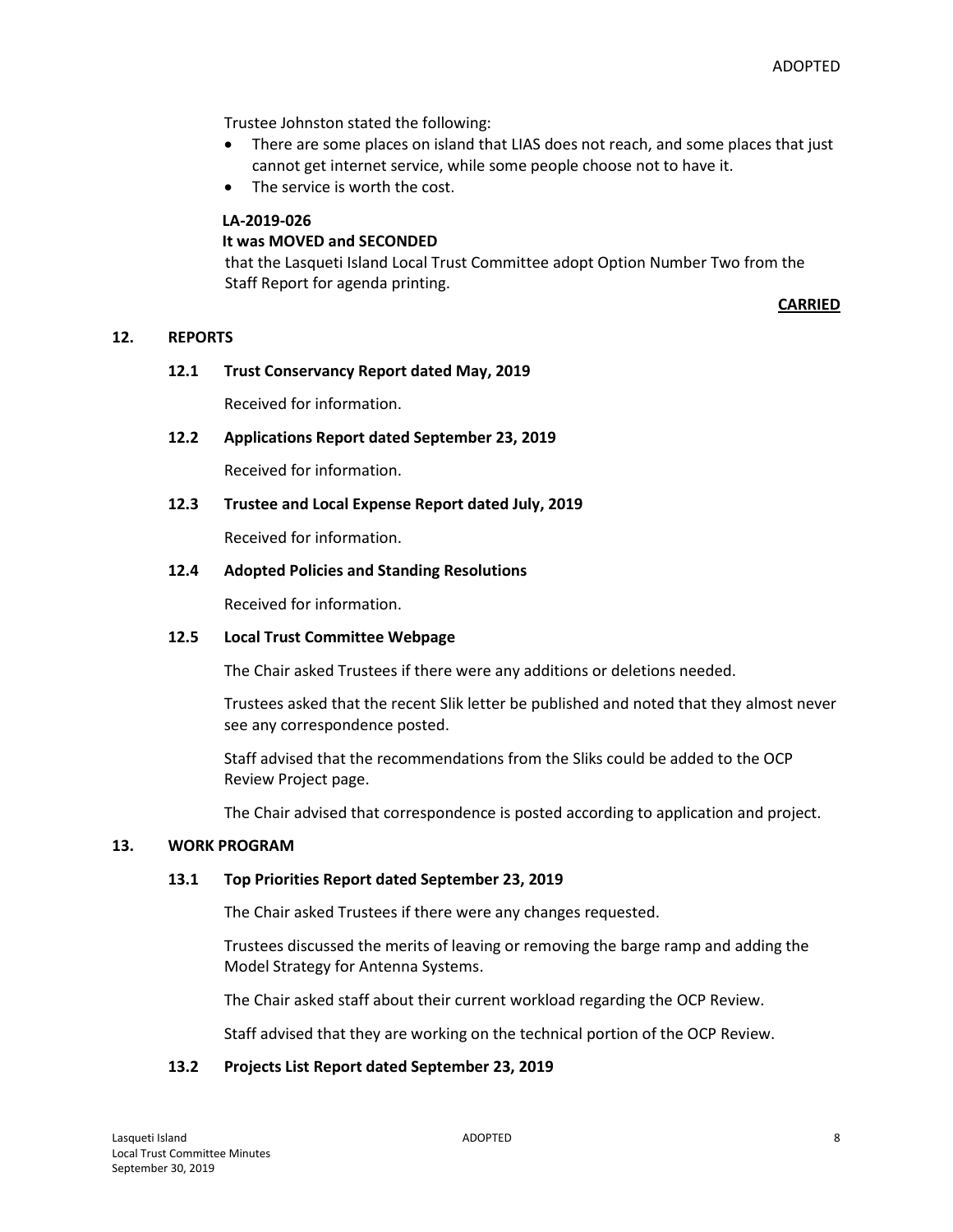#### **14. CLOSED MEETING**

#### **14.1 Motion to Close the Meeting**

#### **LA-2019-027**

## **It was MOVED and SECONDED**

that the meeting be closed to the public in accordance with the Community Charter, Part 4, Division 3, s.90(1)(d) for the purpose of considering Adoption of *In-Camera* Meeting Minutes dated February 25, 2019 and that the recorder and staff attend the meeting.

#### **CARRIED**

#### **14.2 Recall to Order**

## **14.3 Rise and Report**

**By general consent** the Lasqueti Island Local Trust Committee rise and report that the *In-Camera* minutes of February 25, 2019 were adopted.

#### **15. UPCOMING MEETINGS**

## **15.1 Next Regular Meeting Scheduled for Monday, October 28, 2019 at 11:00 am at the Judith Fisher Centre, #1 China Cloud Bay Road, Lasqueti Island, BC**

The Chair advised that if staff are not travelling to this meeting, we might determine options for using GoToMeeting.

#### **LA-2019-028**

## **It was MOVED and SECONDED**

that the Lasqueti Island Local Trust Committee request staff to facilitate the use of GoToMeeting for the next meeting.

Discussion ensued: The Chair advised that he would prefer to travel to the meeting, weather permitting.

Trustees advised that the Chair would have to delegate his duties to a person attending the meeting in person if he attended electronically.

#### **CARRIED**

Discussion ensued and the following was noted:

- Trust Council has encouraged LTCs to stream their meetings; only the staff and Trustees would be shown since the public has a right to privacy.
- Bylaw and best practices state that the Chair needs to be in the room where the LTC meeting is being held.
- Travel is our biggest carbon footprint.
- We should own or rent the technology.
- The reason the bylaw is written is to keep order; we have had times when an inperson Chair was critical.
- As an employer, we are responsible for staff safety.